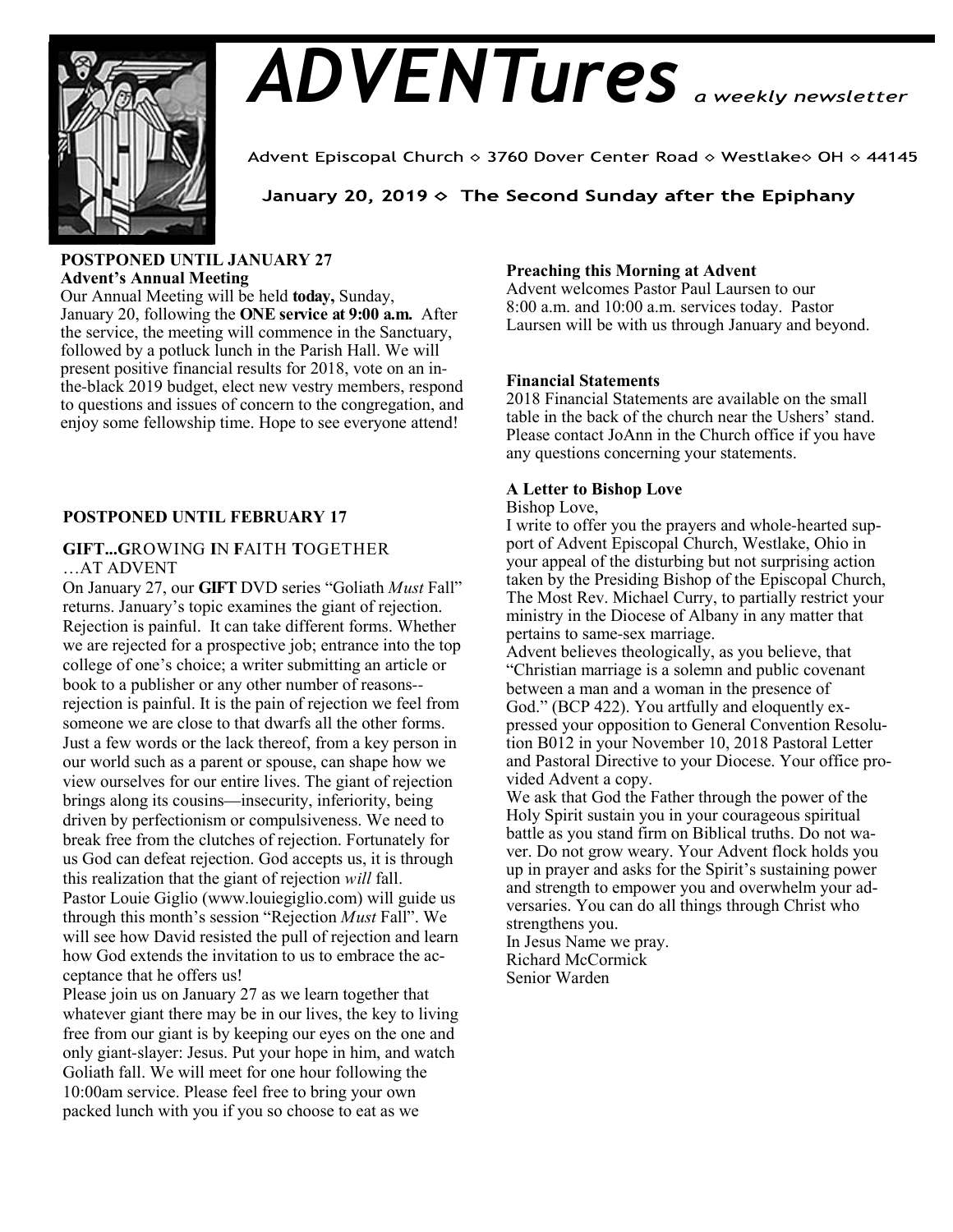**This Week at Advent**

**Today, January 20**

 **9:00 a.m. Holy Eucharist Annual Meeting** 

**Monday, January 21**

**Tuesday, January 22**

**Wednesday, January 23**<br>7:00 a.m. Men's Bill 7:00 a.m. Men's Bible Study at Advent Wednesday Morning Prayer Group

**Thursday, January 24** 7:00 p.m. Choir Practice

**Sunday, January 27**

| $9:00$ a.m.  | <b>Holy Eucharist</b> |
|--------------|-----------------------|
| $10:00$ a.m. | <b>Annual Meeting</b> |

#### **Prayer Request**

| <b>Health and Recovery</b> |                    |                    |
|----------------------------|--------------------|--------------------|
| Lillian Kwasny             | Irv Frank          | Joan Joye          |
| Mary Lou Dixon             | Marilyn Decker     | Velta Sanborn      |
| Bob Allen                  | Karen Zolar        | Rose Walker        |
| Barb Frank                 | Lois Zolar         | <b>Arthur Beel</b> |
| Julie Cratcha              | Michael Uhrich     |                    |
| George Belinsky            | Bill & Judy Arkley |                    |
|                            |                    |                    |

*Friends of Advent* Toni Kulma, wife of Pastor Kulma Eliza Jennings residents Sylvia Little, Bishop Little's wife Kaylene Say Niece of Max and Barbara Gage Jack Morgan

*Please contact the church office if you would like your name added or removed from our list.*

**Directory Update** The Boyce Family 36286 Capri Lane North Ridgeville, OH 44039 440-406-9202

**Server Schedule Today, January 20**

**8:00 a.m.** 

**Chalice Bearer/Lector** None

**9:00 a.m.** 

**Chalice Bearers** Dick McCormick & Bunny Meriam

**Lector** Scott Duennes

**Suffrages** Anne Crothall

**Acolytes** Kaylei Evans

**Ushers** Teddi Augustine

**Intercessory Prayer** Sharon Rice

**Altar Guild** Jennifer Meckes & Anne Crothall

**Coffee Hour Annual Meeting**

**Close Advent** Ray Busony

**Counter / Date** Marcia Duennes (1/22)

**8:00 a.m. Morning Prayer Next Sunday, January 27**

Dick McCormick

**10:00 a.m. Morning Prayer**

Dick McCormick

**Lector** Denise Geyer-Keller

**Suffrages** Denise Geyer-Keller

**Acolytes** None

**Ushers** Jan & Jerry Nagy

**Intercessory Prayer** Ray Busony

**Altar Guild** Cynthea Sabolich & Karen Edwards **Coffee Hour GIFT Close Advent** Denise Geyer-Keller

**Counter / Date** Anne Crothall (1/28)

Note: It is your responsibility to contact another volunteer directly to take your place. Please call the office with all changes. Thank you.